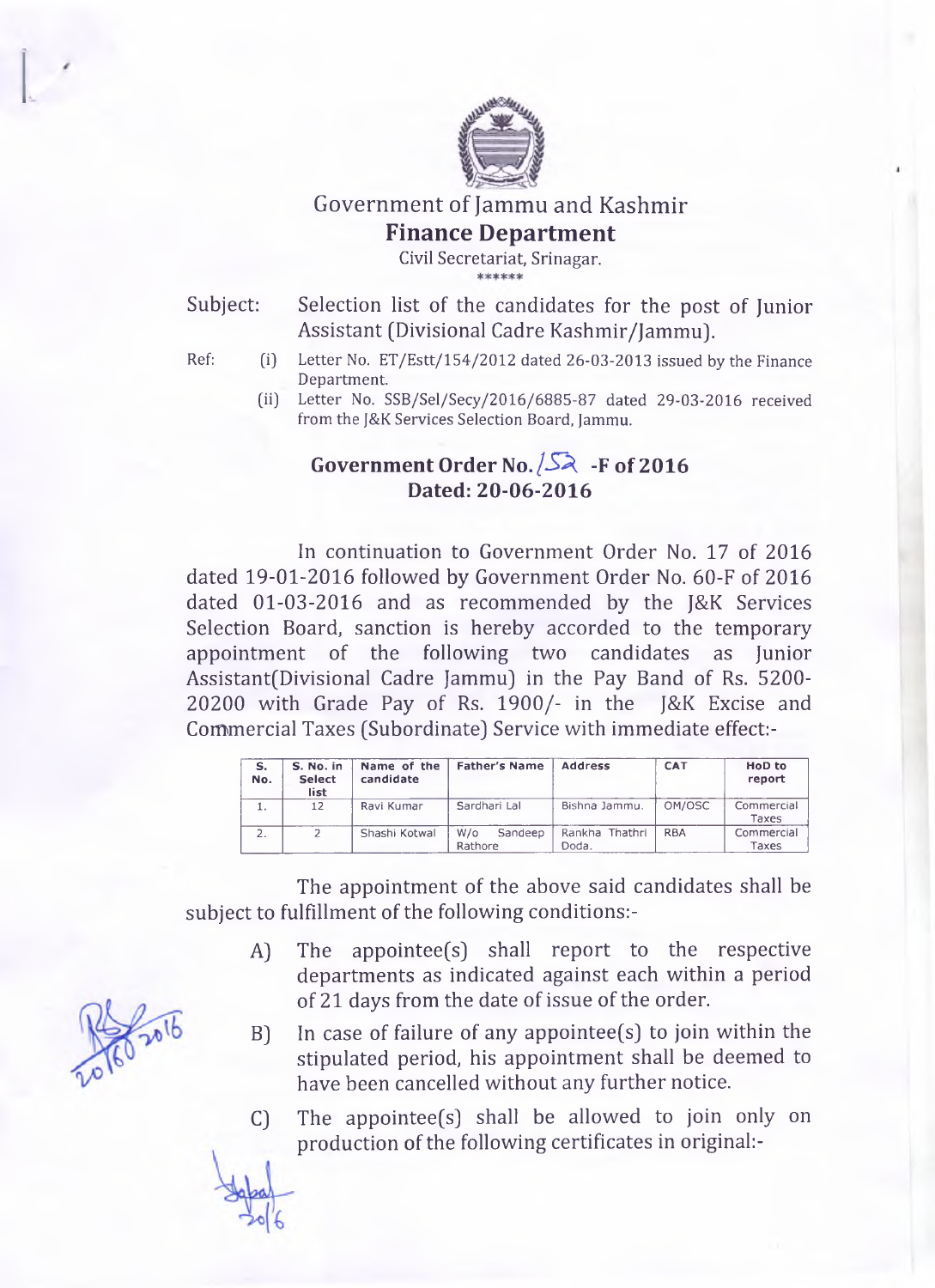- 1. Academic/Technical Qualification Certificates.<br>2. Matriculation/Date of Birth Certificate.
- 2. Matriculation/Date of Birth Certificate.<br>3. Health Certificate issued by Chief Media
- 3. Health Certificate issued by Chief Medical Officer.
- 4. Permanent Resident Certificate issued by the Competent Authority.
- 5. Certificates from the District Industries Centre(DIC) and District Employment & Counseling Centre to the effect that no loan under the self employment scheme has been taken by the appointee.
- 6. Relevant category certificates [in case of candidates belonging to reserved categories).
- D) The appointment of the candidates as Junior Assistants shall further be subject to the following conditions:
	- i) Each appointee shall give an undertaking duly attested by the First Class Magistrate in the shape of an affidavit to the effect that in case adverse report about his/her character and antecedents is received from Inspector General of Police, (CID), J&K to whom a reference shall be made by the concerned HoD, the candidate shall have no right to claim his/her appointment as Junior Assistant and his/her appointment as such shall be deemed to have been cancelled ab-initio.
	- ii) If on verification, the certificate(s) produced by the appointees are proved to be fake or forged, the appointment shall be cancelled ab-initio.
	- iii) The salary of the appointees shall not be drawn and disbursed to them unless the satisfactory reports in respect of (i) and (ii) above are received in their favour.
	- iv) The appointment of the said candidates shall be governed by the "New Pension Scheme" as per SRO 400 of 2009 dated 24.12-2009.
	- v) The appointee(s) shall be on probation for a period of 02 years and shall undergo and qualify the Secretariat Assistants Examination Course(Foundation Course).
	- vi) The inter-se-seniority of the appointee(s) shall be strictly as per their merit in the select list.

By order of the Government of Jammu and Kashmir.

Sd/-

**(Navin K. Choudhary), IAS** Commissioner/Secretary to Government Finance Department No:-ET/Estt/03/2016 Dated: 20-06-2016

## Copy to the:-

- **1. Commissioner Commercial Taxes, J&K, Srinagar.**
- **2. Director General, Information, J&K, Jammu/Srinagar. He is requested to give wide publicity through print/electronic media.**
- **3. Excise Commissioner, J&K, Srinagar.**